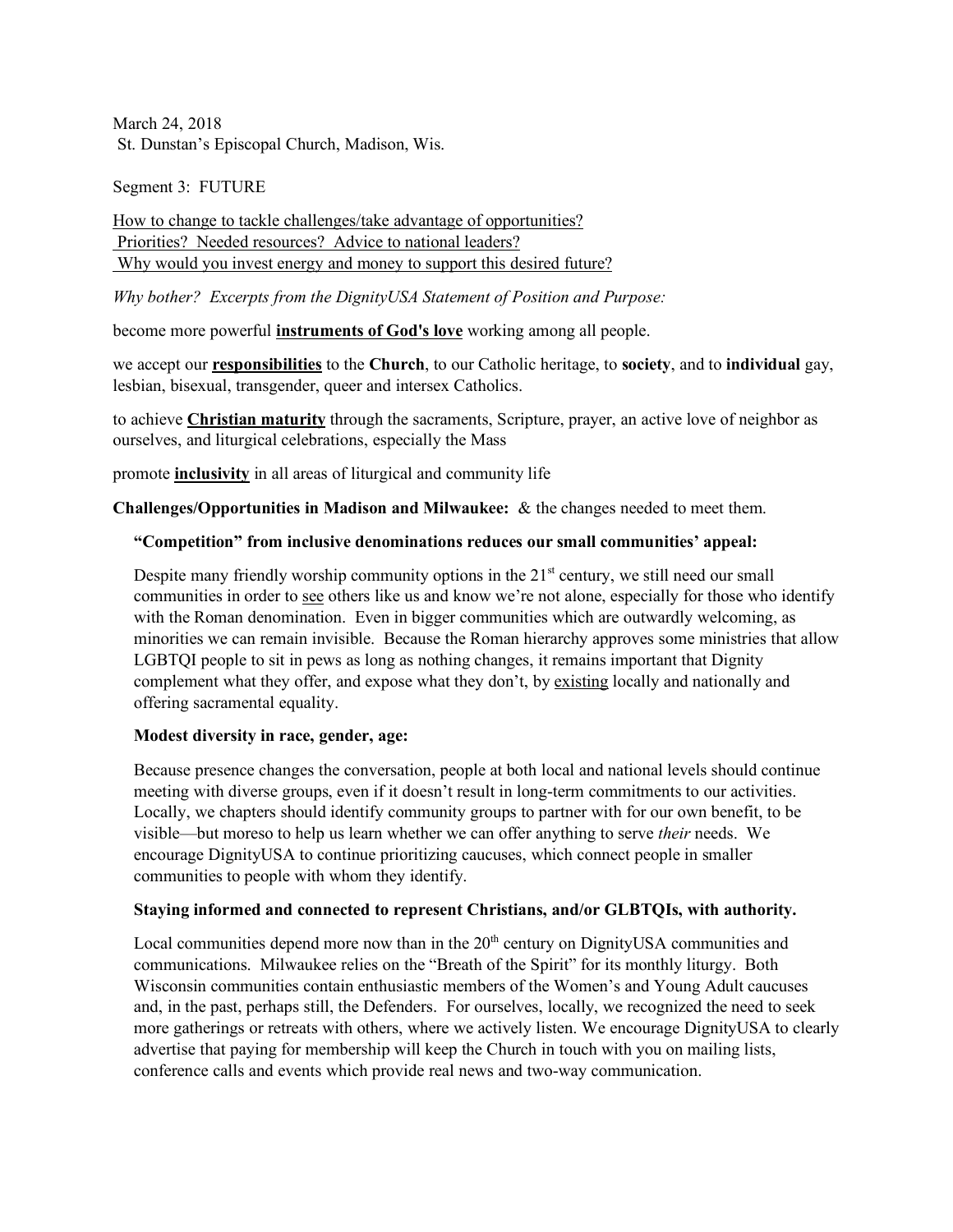# **Communicating clearly amid overwhelming misinformation.**

We need not be louder or richer than homophobes, transphobes, etc. in society and the Church. One of our strengths is that Dignity needs only to exist and visibly model Christ, locally and nationally, to expose irrational fears, hatred, or dubious "ministries." Because "thoughts and prayers" for BGLTIQs are not enough; Dignity practices **sacramental equality.** We encourage DignityUSA to continue using that phrase and invite the rest of the Church to recognize it. Locally, we should time a press release on something relevant, a week prior to the annual Pride Parade, to increase our recognition among the many other groups marching.

DignityUSA must use some religious language as purposefully as we've adjusted pronouns and acronyms. If Dignity at all levels doesn't, who will? These comforting definitions can put many of our struggles in healthier perspective:

- **Catholic** means Universal, not uniform.
- **Catholic space** means "where 2 or 3 are gathered in Christ's name." (Flash church!)
- **Roman Catholic hierarchically controlled real estate** is a small, well-decorated, subset of Catholic space. We need to internalize and say the whole phrase, to avoid the confusing shorthand.
- **The Church** is the Pilgrim People of God, not just the USCCB or the local K of C.
- **You're in** *and are* **the Church** if you participate in Dignity**,** so don't talk of "returning (or not going back) to the Church." Hushh…
- **Catholic teaching** is from a much broader tradition than "current Roman Catholic hierarchical teaching." Differentiate when relying on the former to revise the latter.
- **Fear**, not hatred, motivates oppressors, including us when we slip into that role. Fear not!
- **God is Love.** The opposite of Love is not hate, but fear, from which we strive to recognize God saving us.

Our 21<sup>st</sup> century challenge is to identify fear and model Love widely. Do understand and invite bullies and cowards in Roman hierarchically controlled property *out into the rest of the Church.* The Church is all over the Universe. We can also share some Church with people cowering inside Roman hierarchically controlled real estate if we respect their paths and recognize the Holy Spirit within them too. See Pentecost. Christian maturity. Namasté.

# **Bridging the age gap when members enjoy different activities.**

We recognize this is not unique to Dignity. Youth will wisely avoid a group of desperate elders soliciting them for its own insecure purposes. Our aging local group should find youth, and listen to them.One commenter summed it up: **"**Offer young people a safe place to be listened to and respected. You'll go where you're fed."

Recognize that chronological and "coming-out" ages often don't match. Most recently out people have a lot of teen in them, while some teens are quite mature emotionally.